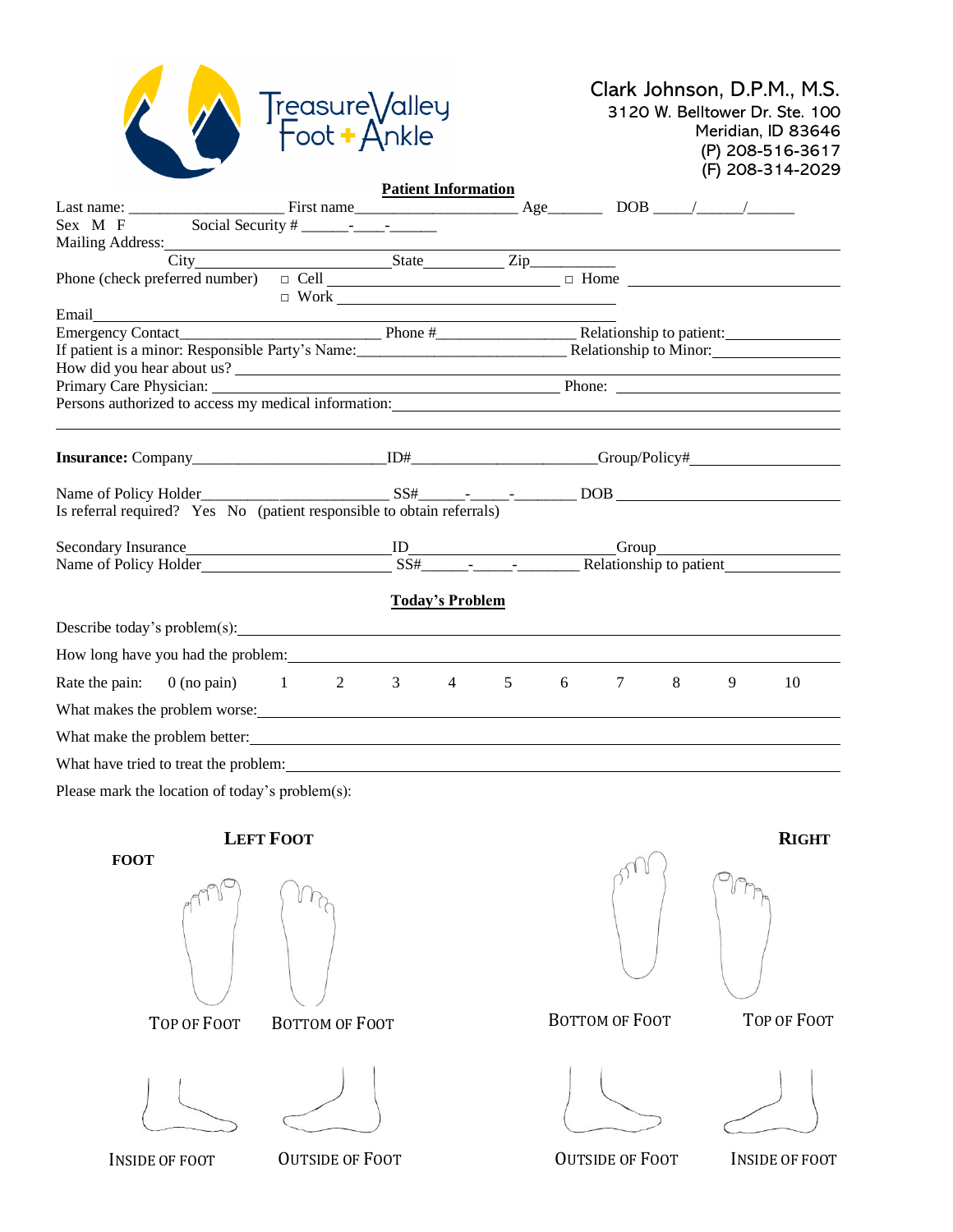#### **Allergies/Sensitivities:**

**Current medications/supplements** (or provide us with a **complete** copy of your current medications):

| Medication: | Dose: | Frequency: |
|-------------|-------|------------|
| Medication: | Dose: | Frequency: |
| Medication: | Dose: | Frequency: |
| Medication: | Dose: | Frequency: |
| Medication: | Dose: | Frequency: |

# **Preferred Pharmacy: Location:**

**Medical History** – Please indicate if you, personally, have experienced any of the following:

**□** No major illness or other prior medical conditions

| Cardiovascular                            | <b>Respiratory</b>               | <b>Gastrointestinal</b>   |
|-------------------------------------------|----------------------------------|---------------------------|
| Peripheral Artery Disease                 | Asthma                           | Reflux/Heartburn          |
| Peripheral Vein Disease                   | <b>Bronchitis</b>                | Crohn's Disease           |
| <b>High Blood Pressure</b>                | <b>COPD</b>                      | <b>Ulcerative Colitis</b> |
| High Cholesterol                          | Emphysema                        | Irritable Bowel Syndrome  |
| Atrial Fibrillation/Arrhythmia            | Other:                           | <b>Bleeding Ulcers</b>    |
| <b>Heart Attack</b>                       |                                  | Other:                    |
| Coronary Artery Disease                   | <b>Liver/Gall Bladder</b>        |                           |
| Congestive Heart Failure                  | Cirrhosis                        | Dermatology               |
| Stroke/TIA                                | Gall stones                      | Melanoma                  |
| Other:                                    | Other:                           | Squamous Cell Carcinoma   |
|                                           |                                  | Basal Cell Carcinoma      |
| <b>Kidney</b>                             | <b>Endocrine</b>                 | Other:                    |
| Kidney Disease                            | Prediabetes                      |                           |
| Kidney Failure                            | Diabetes (insulin dependent)     | Nervous/Psychiatric       |
| Kidney Infection                          | Diabetes (non-insulin dependent) | Seizure Disorder          |
| Kidney Stone                              | Chronic steroid use              | <b>Multiple Sclerosis</b> |
| Other:                                    | <b>Adrenal Disease</b>           | Parkinson's Disease       |
|                                           | <b>Thyroid Disease</b>           | Depression/Anxiety        |
| Genitourinary                             | Other:                           | Peripheral Neuropathy     |
| <b>Recurrent Urinary Tract Infections</b> |                                  | Other:                    |
| <b>Prostate Enlargement</b>               | Rheumatology                     |                           |
| <b>Prostate Cancer</b>                    | <b>Rheumatoid Arthritis</b>      | Hematologic               |
| Other:                                    | Sjogren's Syndrome               | <b>Bleeding Disorder</b>  |
|                                           | Raynaud's Syndrome               | Clotting Disorder         |
| <b>Immune</b>                             | <b>Ehlers Danlos</b>             | <b>Platelet Disorder</b>  |
| <b>HIV</b>                                | Seronegative Arthropathy         | <b>DVT/Blood Clots</b>    |
| Chronic Skin Infection                    | Other:                           | Other:                    |
| <b>MRSA</b>                               |                                  |                           |
| Hepatitis<br>$\mathcal{C}$<br>A B         | <b>Musculoskeletal</b>           | Osteoarthritis            |
| C. Difficile                              | Fibromyalgia                     | Gout                      |
| Other:                                    | Back/Neck Pain                   | Cysts                     |
|                                           | Osteoporosis/Osteopenia          | Other:                    |
| medical conditions not listed above:      |                                  |                           |

Other

Cancer history, including type:

List any prior complications with anesthesia: List and  $\frac{1}{2}$  and  $\frac{1}{2}$  and  $\frac{1}{2}$  and  $\frac{1}{2}$  and  $\frac{1}{2}$  and  $\frac{1}{2}$  and  $\frac{1}{2}$  and  $\frac{1}{2}$  and  $\frac{1}{2}$  and  $\frac{1}{2}$  and  $\frac{1}{2}$  and  $\frac{1}{2}$  and

Are you pregnant? Yes No Are you nursing? Yes No

<u> 1989 - Johann Stoff, deutscher Stoff, der Stoff, der Stoff, der Stoff, der Stoff, der Stoff, der Stoff, der </u>